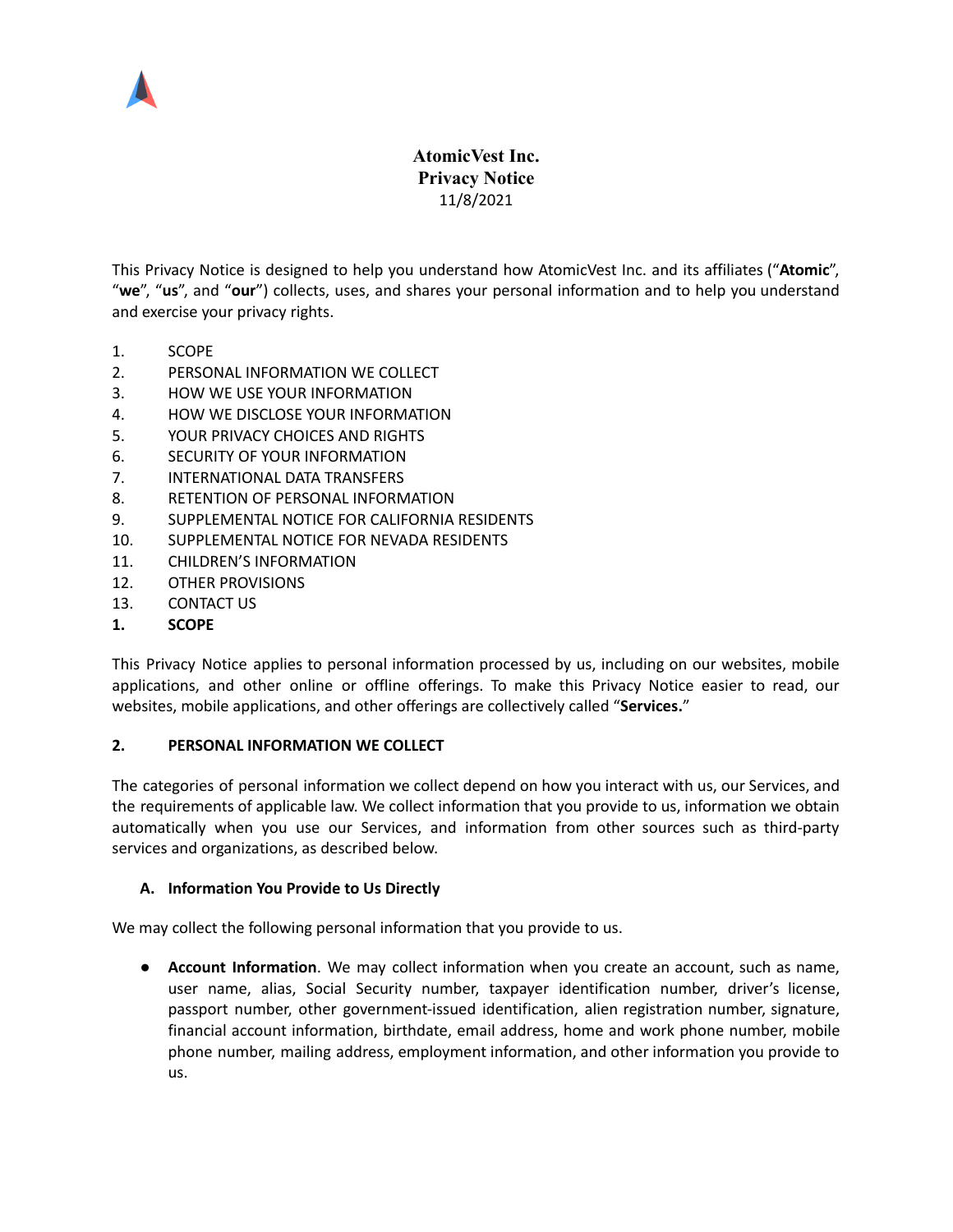

- **● Investments, Balances, and Transactions**. We may collect personal information and details associated with your investments, account balances, and transactions you enter into in connection with the Services.
- **● Your Communications with Us**. We may collect personal information, such as email address, phone number, or mailing address when you request information about our Services, register for our newsletter, request customer or technical support, or otherwise communicate with us.
- **● Surveys**. We may contact you to participate in surveys. If you decide to participate, you may be asked to provide certain information which may include personal information.
- **● Interactive Features**. We and others who use our Services may collect personal information that you submit or make available through our interactive features (e.g., messaging and chat features, commenting functionalities, forums, blogs, and social media pages). Any information you provide using the public sharing features of the Services will be considered "public," unless otherwise required by applicable law, and is not subject to the privacy protections referenced herein.
- **● Sweepstakes or Contests**. We may collect personal information you provide for any sweepstakes or contests that we offer. In some jurisdictions, we are required to publicly share information of sweepstakes and contest winners.
- **● Conferences, Trade Shows, and Other Events.** We may collect personal information from individuals when we attend conferences, trade shows, and other events.
- **● Business Development and Strategic Partnerships.** We may collect personal information from individuals and third parties to assess and pursue potential business opportunities.
- **Job Applications.** We may post job openings and opportunities on our Services. You may reply to one of these postings by submitting your application, CV, cover letter, and/or other information to us.

### **B. Information Collected Automatically**

We may collect personal information automatically when you use our Services:

- **Automatic Data Collection**. We may collect certain information automatically when you use our Services, such as your Internet protocol (IP) address, user settings, MAC address, cookie identifiers, mobile carrier, mobile advertising and other unique identifiers, browser or device information, location information (including approximate location derived from IP address), and Internet service provider. We may also automatically collect information regarding your use of our Services, such as pages that you visit before, during and after using our Services, information about the links you click, the types of content you interact with, the frequency and duration of your activities, and other information about how you use our Services.
- **Cookies, Pixel Tags/Web Beacons, and Other Technologies**. We, as well as third parties that provide content, advertising, or other functionality on our Services, may use cookies, pixel tags,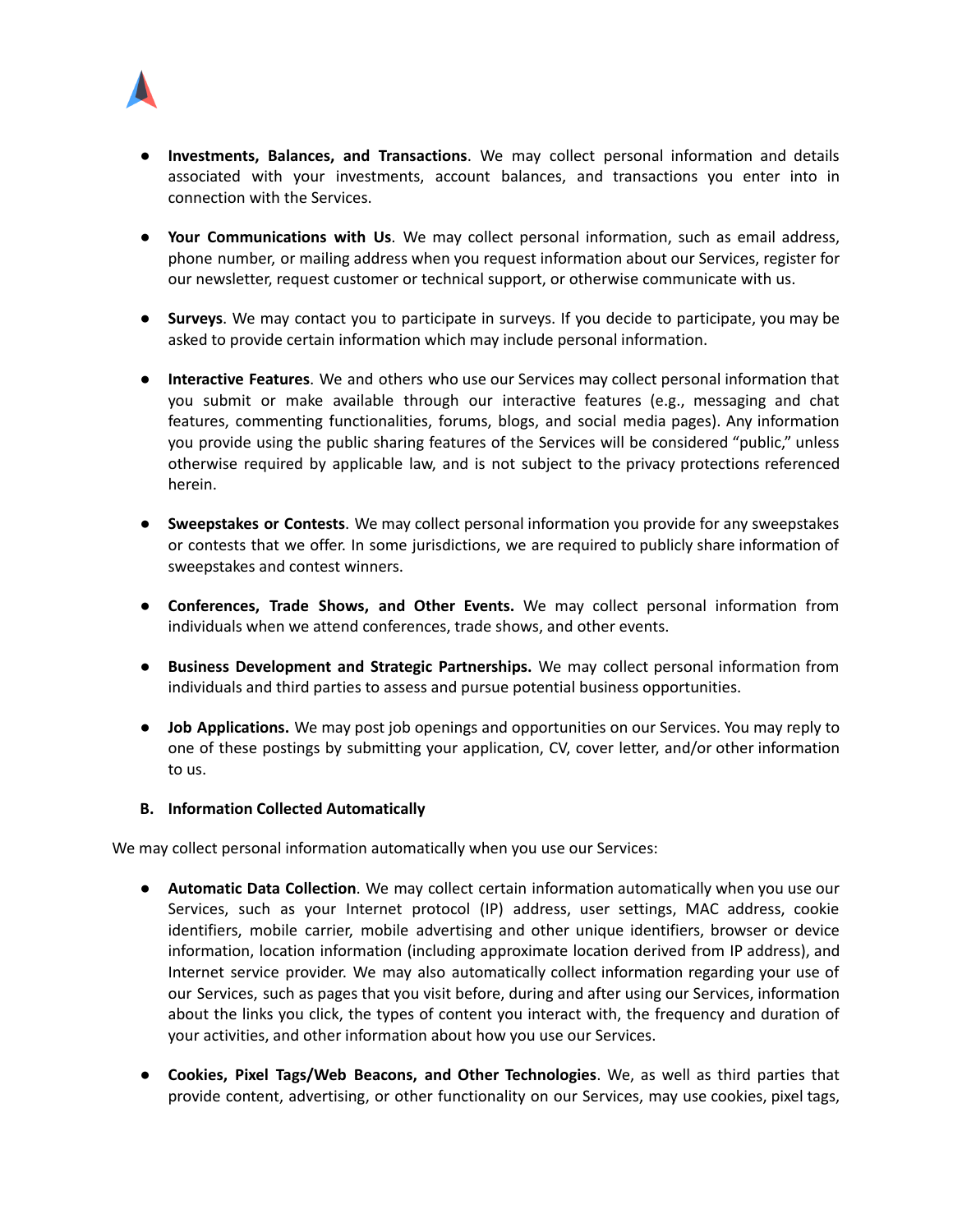

local storage, and other technologies ("**Technologies**") to automatically collect information through your use of our Services.

- **Cookies**. Cookies are small text files placed in device browsers that store preferences and facilitate and enhance your experience.
- **Pixel Tags/Web Beacons**. A pixel tag (also known as a web beacon) is a piece of code embedded in our Services that collects information about engagement on our Services. The use of a pixel tag allows us to record, for example, that a user has visited a particular web page or clicked on a particular advertisement. We may also include web beacons in e-mails to understand whether messages have been opened, acted on, or forwarded.

Our uses of these Technologies fall into the following general categories:

- **Operationally Necessary**. This includes Technologies that allow you access to our Services, applications, and tools that are required to identify irregular website behavior, prevent fraudulent activity and improve security or that allow you to make use of our functionality;
- **Performance-Related**. We may use Technologies to assess the performance of our Services, including as part of our analytic practices to help us understand how individuals use our Services (*see Analytics below*);
- **Functionality-Related**. We may use Technologies that allow us to offer you enhanced functionality when accessing or using our Services. This may include identifying you when you sign into our Services or keeping track of your specified preferences, interests, or past items viewed;
- *●* **Advertising- or Targeting-Related**. We may use first party or third-party Technologies to deliver content, including ads relevant to your interests, on our Services or on third-party websites.

*See "Your Privacy [Choices](#page-6-0) and Rights" below to understand your choices regarding these Technologies.*

- **● Analytics.** We may use Technologies and other third-party tools to process analytics information on our Services, including:
	- **o Google Analytics.** For more information, please visit Google [Analytics'](http://www.google.com/policies/privacy/partners/) Privacy Policy. To learn more about how to opt-out of Google Analytics' use of your information, please click [here](http://tools.google.com/dlpage/gaoptout).
	- o **Session Replay Providers.** We use FullStory for session replay analytics, which allows us to record and replay an individual's interaction with the Services. This helps us understand our user's experience and how we can improve our Services. For more information about FullStory, please visit: FullStory Privacy Policy | [FullStory.](https://www.fullstory.com/legal/privacy-policy) To learn more about how to opt-out of FullStory's use of your information, please click [here.](https://www.fullstory.com/optout/)

### **C. Information Collected from Other Sources**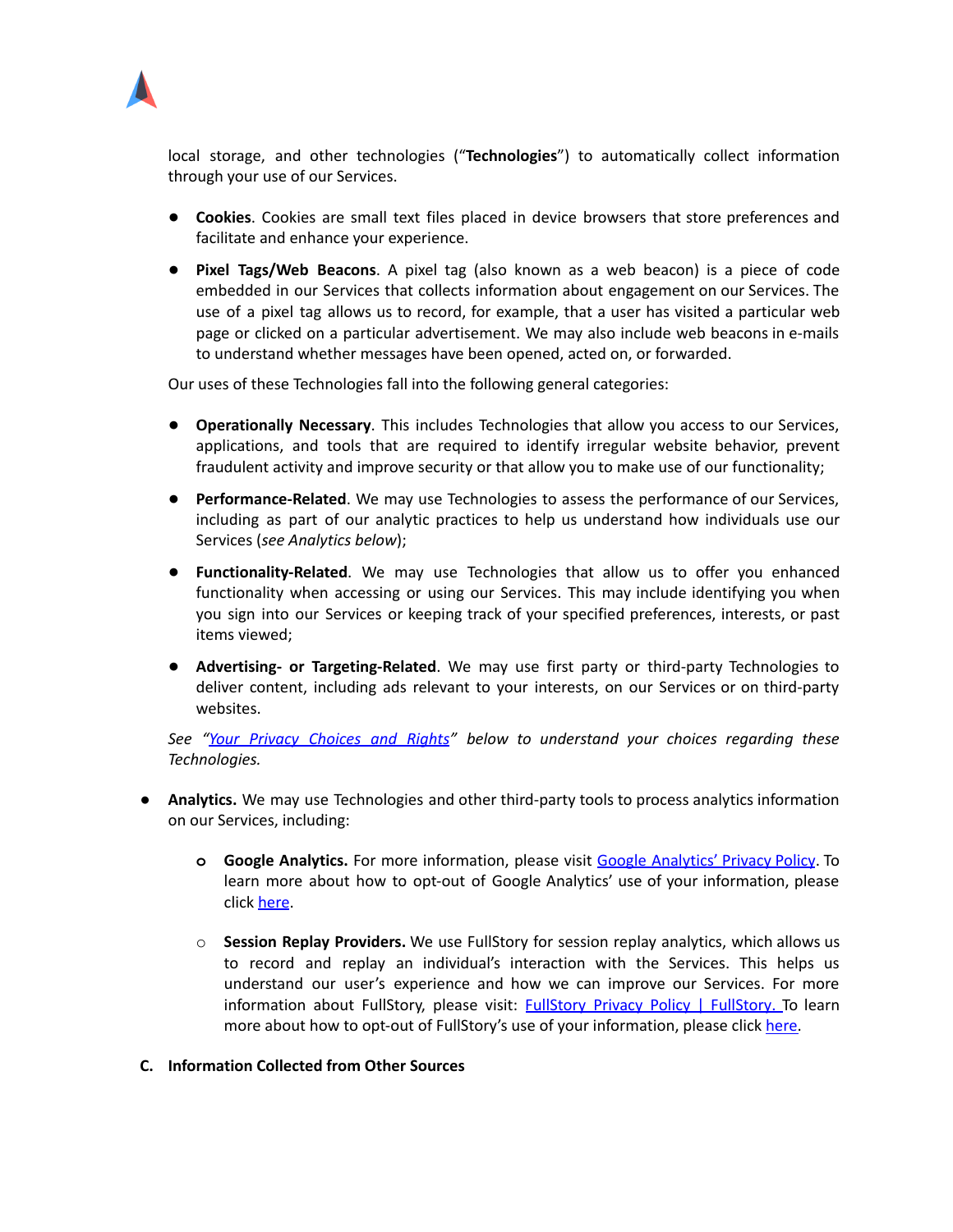

We may obtain information about you from other third parties, including third-party organizations. For example, if you use our Services in connection with an account you have with a Third-Party Service (defined below), we may collect information about you from that Third-Party Service that is made available to us. In addition, we may obtain supplemental information about you from third-party sources.

### <span id="page-3-0"></span>**3. HOW WE USE YOUR INFORMATION**

We use your information for a variety of business purposes, including to provide our Services, for administrative purposes, and to market our products and Services, as described below.

### **A. Provide Our Services**

We use your information to fulfil our contract with you and provide you with our Services, such as: no

- Managing your information and accounts;
- Facilitating your investments and transactions on the Services;
- Providing access to certain areas, functionalities, and features of our Services;
- Answering requests for customer or technical support;
- Communicating with you about your account, activities on our Services, and policy changes;
- Processing applications if you apply for a job we post on our Services; and
- Allowing you to register for events.

### **B. Administrative Purposes**

We use your information for various administrative purposes, such as:

- Know Your Customer (KYC), Customer Identification Program (CIP), Anti-Money Laundering (AML), and other similar activities;
- Pursuing our legitimate interests such as direct marketing, research and development (including marketing research), network and information security, and fraud prevention;
- Detecting security incidents, protecting against malicious, deceptive, fraudulent or illegal activity, and prosecuting those responsible for that activity;
- Measuring interest and engagement in our Services;
- Improving, upgrading or enhancing our Services;
- Developing new products and services;
- Ensuring internal quality control and safety;
- Authenticating and verifying individual identities, including requests to exercise your rights under this policy;
- Debugging to identify and repair errors with our Services;
- Auditing relating to interactions, transactions and other compliance activities;
- Enforcing our agreements and policies; and
- Complying with our legal obligations.
- **C. Marketing and Advertising our Products and Services**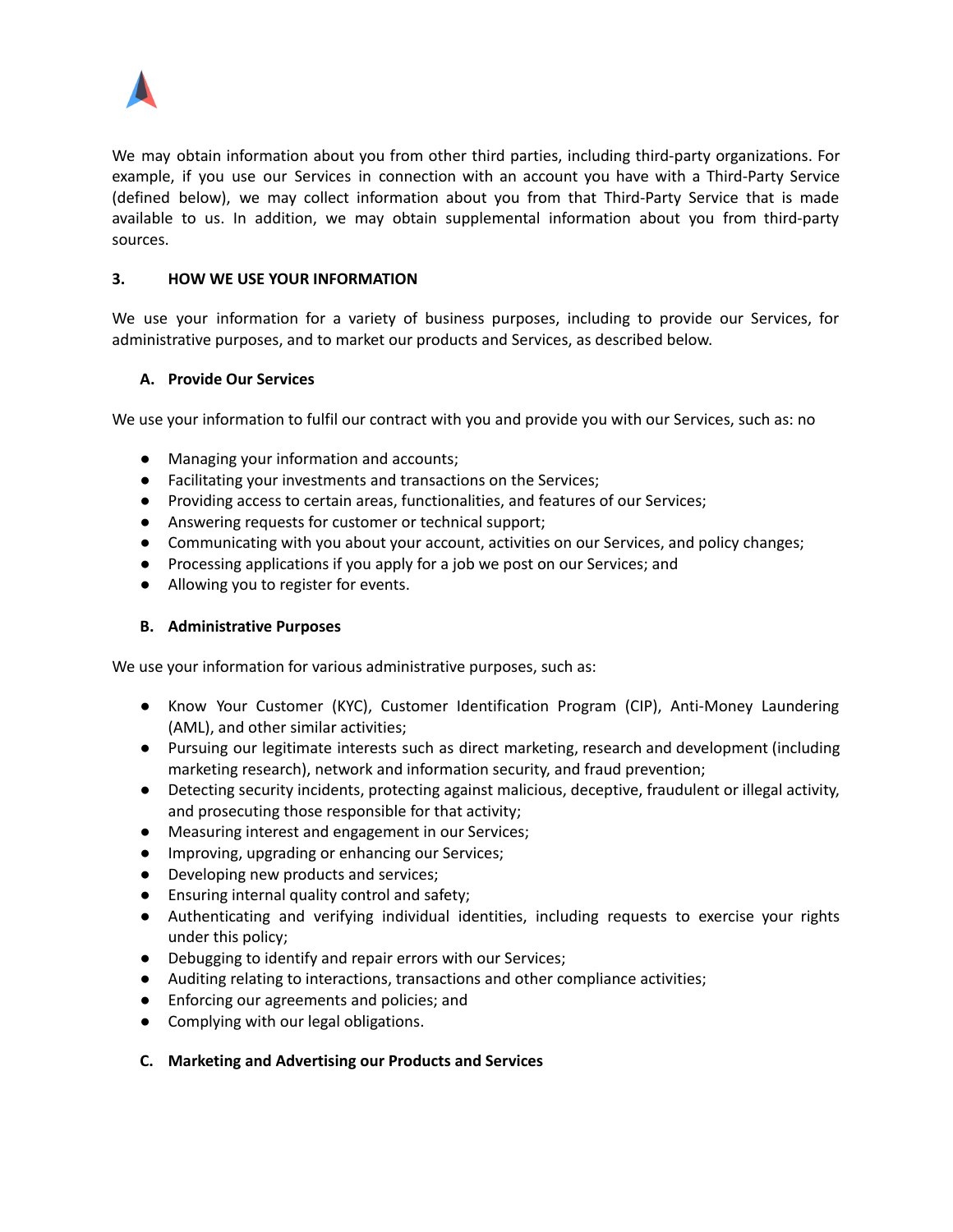

We may use personal information to tailor and provide you with content and advertisements. We may provide you with these materials as permitted by applicable law.

Some of the ways we market to you include email campaigns, custom audiences advertising, and "interest-based" or "personalized advertising," including through cross-device tracking.

If you have any questions about our marketing practices or if you would like to opt out of the use of your personal information for marketing purposes, you may contact us at any time as set forth in ["Contact](#page-10-0) Us" below.

### **D. Other Purposes**

We also use your information for other purposes as requested by you or as permitted by applicable law.

- **Consent**. We may use personal information for other purposes that are clearly disclosed to you at the time you provide personal information or with your consent.
- **De-identified and Aggregated Information**. We may use personal information and other information about you to create de-identified and/or aggregated information, such as de-identified demographic information, [de-identified location information,] information about the device from which you access our Services, or other analyses we create.
- **Share Content with Friends or Colleagues.** Our Services may offer various tools and functionalities. For example, we may allow you to provide information about your friends through our referral services. Our referral services may allow you to forward or share certain content with a friend or colleague, such as an email inviting your friend to use our Services. Only share with us contact information of people with whom you have a relationship (e.g., relative, friend, neighbor, or co-worker).

#### <span id="page-4-0"></span>**4. HOW WE DISCLOSE YOUR INFORMATION**

We disclose your information to third parties for a variety of business purposes, including to provide our Services, to protect us or others, or in the event of a major business transaction such as a merger, sale, or asset transfer, as described below.

### **A. Disclosures to Provide our Services**

The categories of third parties with whom we may share your information are described below.

- **Service Providers**. We may share your personal information with our third-party service providers who use that information to help us provide our Services. This includes service providers that provide us with IT support, hosting, payment processing, customer service, and related services.
- **Third-Party Services**. Our Services may allow you to interact with, access, use, disclose personal information to, and/or transfer personal information from third-party services, products, technology, and applications (collectively, "**Third-Party Services**"). In addition, we may also share your personal information with Third-Party Services in connection with your use of the Services.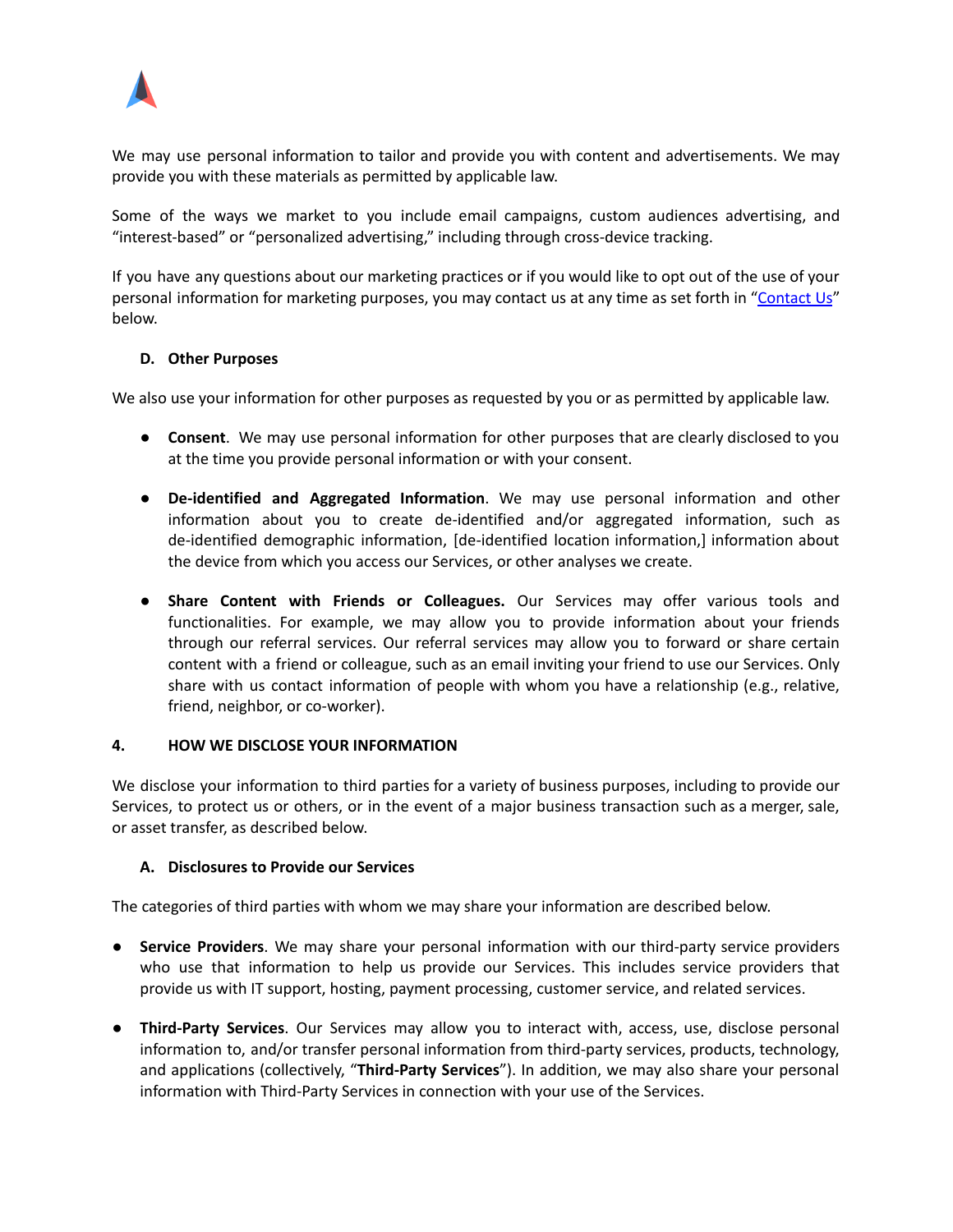

Some of these Third-Party Services may include your bank or other financial institution and the online platforms which you use to make money and interact with the Services (e.g., ridesharing services and online rental marketplaces).

Atomic does not provide any aspect of the Third-Party Services and is not responsible for the use of or sharing of information with the Third-Party Services. Once your personal information has been shared with the Third-Party Service, it will also be subject to the Third-Party Service's privacy policy and the Third-Party Service may use your personal information for its own purposes. We encourage you to closely read each Third-Party Service's privacy policy with whom you interact. You acknowledge sole responsibility for and assume all risk arising from the use of or sharing of information with any Third-Party Services.

- **Affiliates**. We may share your personal information with our company affiliates.
- **Business Partners**. We may share your personal information with business partners to provide you with a product or service you have requested. We may also share your personal information to business partners with whom we jointly offer products or services
- **Advertising Partners**. We may share your personal information with third-party advertising partners. These third-party advertising partners may set Technologies and other tracking tools on our Services to collect information regarding your activities and your device (e.g., your IP address, cookie identifiers, page(s) visited, location, time of day). These advertising partners may use this information (and similar information collected from other services) for purposes of delivering personalized advertisements to you when you visit digital properties within their networks. This practice is commonly referred to as "interest-based advertising" or "personalized advertising."
- **APIs/SDKs**. We may use third-party application program interfaces ("APIs") and software development kits ("SDKs") as part of the functionality of our Services. For more information about our use of APIs and SDKs, please contact us as set forth in "[Contact](#page-10-0) Us" below.

### **B. Disclosures to Protect Us or Others**

We may access, preserve, and disclose any information we store associated with you to external parties if we, in good faith, believe doing so is required or appropriate to: comply with law enforcement or national security requests and legal process, such as a court order or subpoena; protect your, our, or others' rights, property, or safety; enforce our policies or contracts; collect amounts owed to us; or assist with an investigation or prosecution of suspected or actual illegal activity.

#### **C. Disclosure in the Event of Merger, Sale, or Other Asset Transfers**

If we are involved in a merger, acquisition, financing due diligence, reorganization, bankruptcy, receivership, purchase or sale of assets, or transition of service to another provider, your information may be sold or transferred as part of such a transaction, as permitted by law and/or contract.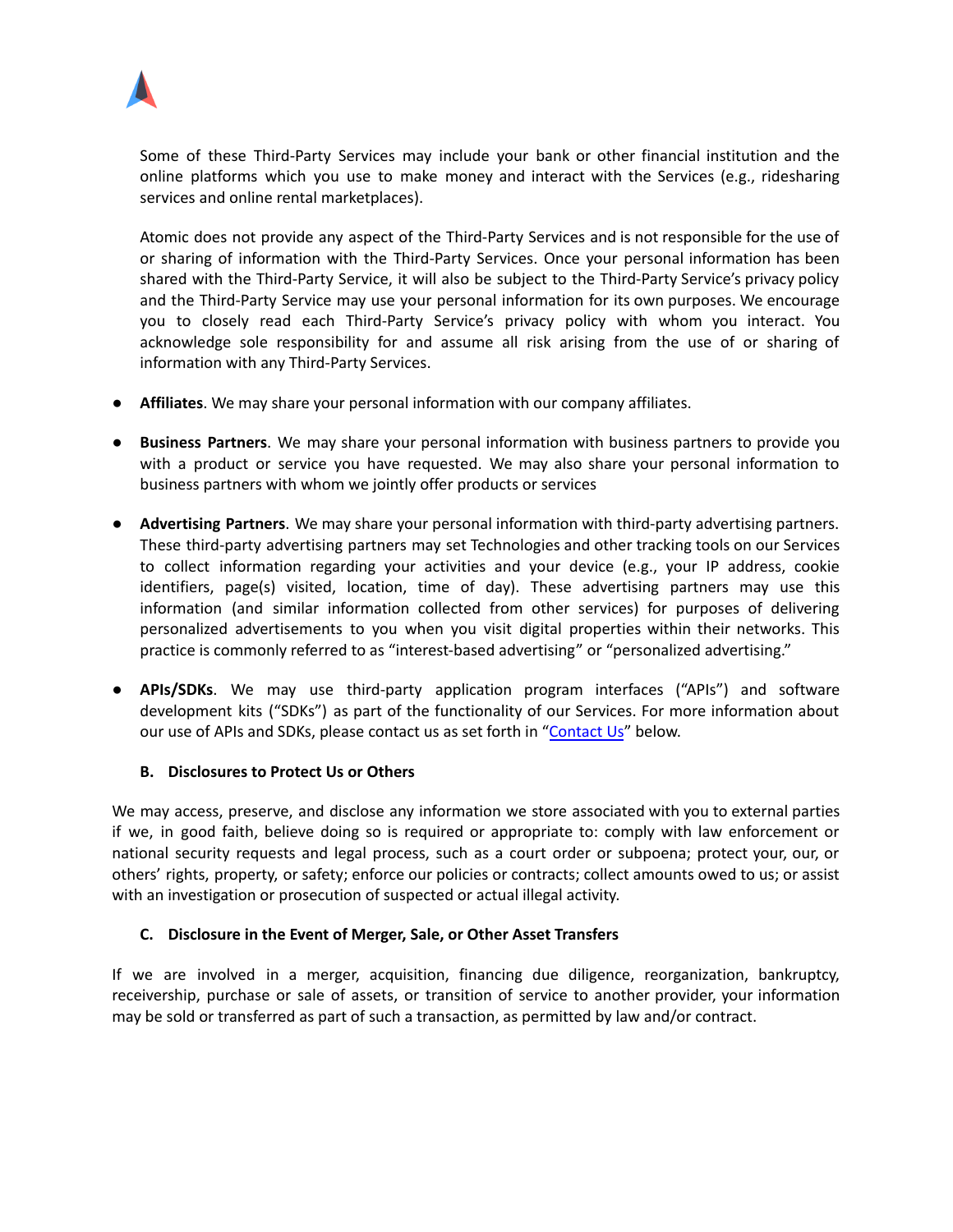

#### <span id="page-6-0"></span>**5. YOUR PRIVACY CHOICES AND RIGHTS**

**Your Privacy Choices**. The privacy choices you may have about your personal information are determined by applicable law and are described below.

● **Email and Telephone Communications**. If you receive an unwanted email from us, you can use the unsubscribe link found at the bottom of the email to opt out of receiving future emails. Note that you will continue to receive transaction-related emails regarding products or Services you have requested. We may also send you certain non-promotional communications regarding us and our Services, and you will not be able to opt out of those communications (e.g., communications regarding our Services or updates to our Terms or this Privacy Notice).

We process requests to be placed on do-not-mail, do-not-phone, and do-not-contact lists as required by applicable law.

- **● Text Messages.** You may opt out of receiving text messages from us by following the instructions in the text message you have received from us or by otherwise contacting us.
- **Mobile Devices**. We may send you push notifications through our mobile application. You may opt out from receiving these push notifications by changing the settings on your mobile device. With your consent, we may also collect precise location-based information via our mobile application. You may opt out of this collection by changing the settings on your mobile device.
- **"Do Not Track**.**"** Do Not Track ("DNT") is a privacy preference that users can set in certain web browsers. Please note that we do not respond to or honor DNT signals or similar mechanisms transmitted by web browsers.
- **Cookies and Interest-Based Advertising**. You may stop or restrict the placement of Technologies on your device or remove them by adjusting your preferences as your browser or device permits. However, if you adjust your preferences, our Services may not work properly. Please note that cookie-based opt-outs are not effective on mobile applications. However, you may opt-out of personalized advertisements on some mobile applications by following the instructions for [Android,](https://support.google.com/googleplay/android-developer/answer/6048248?hl=en) [iOS](https://support.apple.com/en-us/HT202074) and [others](https://www.networkadvertising.org/mobile-choice/).

The online advertising industry also provides websites from which you may opt out of receiving targeted ads from data partners and other advertising partners that participate in self-regulatory programs. You can access these and learn more about targeted advertising and consumer choice and privacy by visiting the Network [Advertising](http://www.aboutads.info/choices/) Initiative, [the](https://www.youronlinechoices.eu/) Digital Advertising Alliance, the European Digital [Advertising](https://www.youronlinechoices.eu/) Alliance, and the Digital [Advertising](https://youradchoices.ca/choices/) Alliance of Canada.

Please note you must separately opt out in each browser and on each device.

**Your Privacy Rights**. In accordance with applicable law, you may have the right to:

● **Access Personal Information** about you, including: (i) confirming whether we are processing your personal information; (ii) obtaining access to or a copy of your personal information; and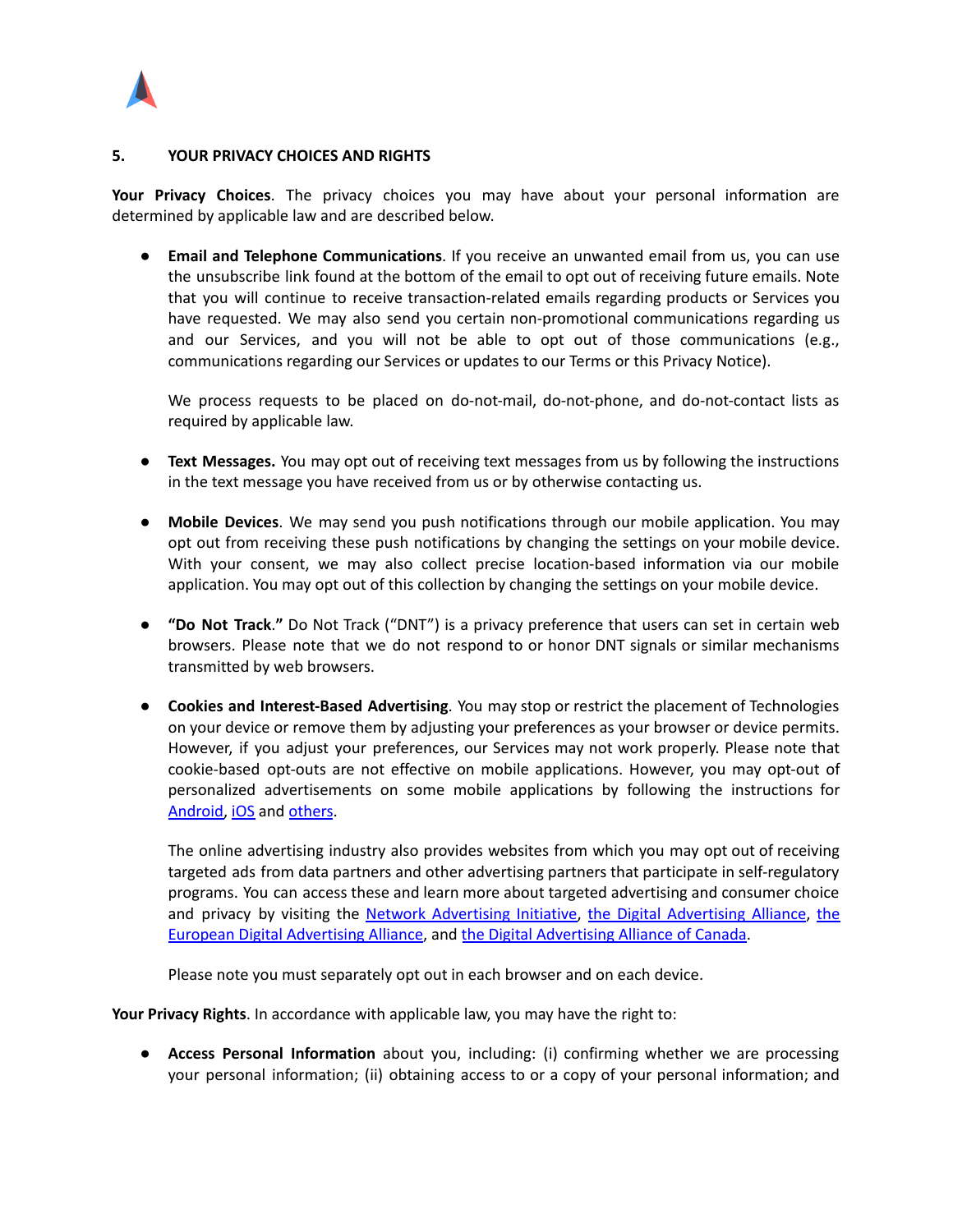

(iii) receiving an electronic copy of personal information that you have provided to us, or asking us to send that information to another company (the "right of data portability");

- **Request Correction** of your personal information where it is inaccurate or incomplete. In some cases, we may provide self-service tools that enable you to update your personal information;
- **Request Deletion** of your personal information;
- **Request Restriction of or Object to** our processing of your personal information; and
- **Withdraw your Consent** to our processing of your personal information.

If you would like to exercise any of these rights, please contact us as set forth in "[Contact](#page-10-0) Us" below. We will process such requests in accordance with applicable laws.

### <span id="page-7-0"></span>**6. SECURITY OF YOUR INFORMATION**

We take steps to ensure that your information is treated securely and in accordance with this Privacy Notice but no system is fully secure; therefore, we cannot ensure nor warrant the security of any information you provide to us. To the fullest extent permitted by applicable law, we do not accept liability for unauthorized disclosures of your information.

By using our Services or providing personal information to us, you agree that we may communicate with you electronically regarding security, privacy, and administrative issues relating to your use of our Services. If we learn of a security system's breach, we may attempt to notify you electronically by posting a notice on our Services, by mail or by sending an email to you.

### <span id="page-7-1"></span>**7. INTERNATIONAL DATA TRANSFERS**

All information processed by us may be transferred, processed, and stored anywhere in the world, including, but not limited to, the United States or other countries, which may have data protection laws that are different from the laws where you live. We endeavor to safeguard your information consistent with the requirements of applicable laws.

# <span id="page-7-2"></span>**8. RETENTION OF PERSONAL INFORMATION**

We store the personal information we collect as described in this Privacy Notice for as long as you use our Services or as necessary to fulfill the purpose(s) for which it was collected, provide our Services, resolve disputes, establish legal defenses, conduct audits, pursue legitimate business purposes, enforce our agreements, and comply with applicable laws.

# <span id="page-7-3"></span>**9. SUPPLEMENTAL NOTICE FOR CALIFORNIA RESIDENTS**

This Supplemental California Privacy Notice only applies to our processing of personal information that is subject to the California Consumer Privacy Act of 2018 ("**CCPA**"). The CCPA provides California residents with the right to know what categories of personal information Atomic has collected about them and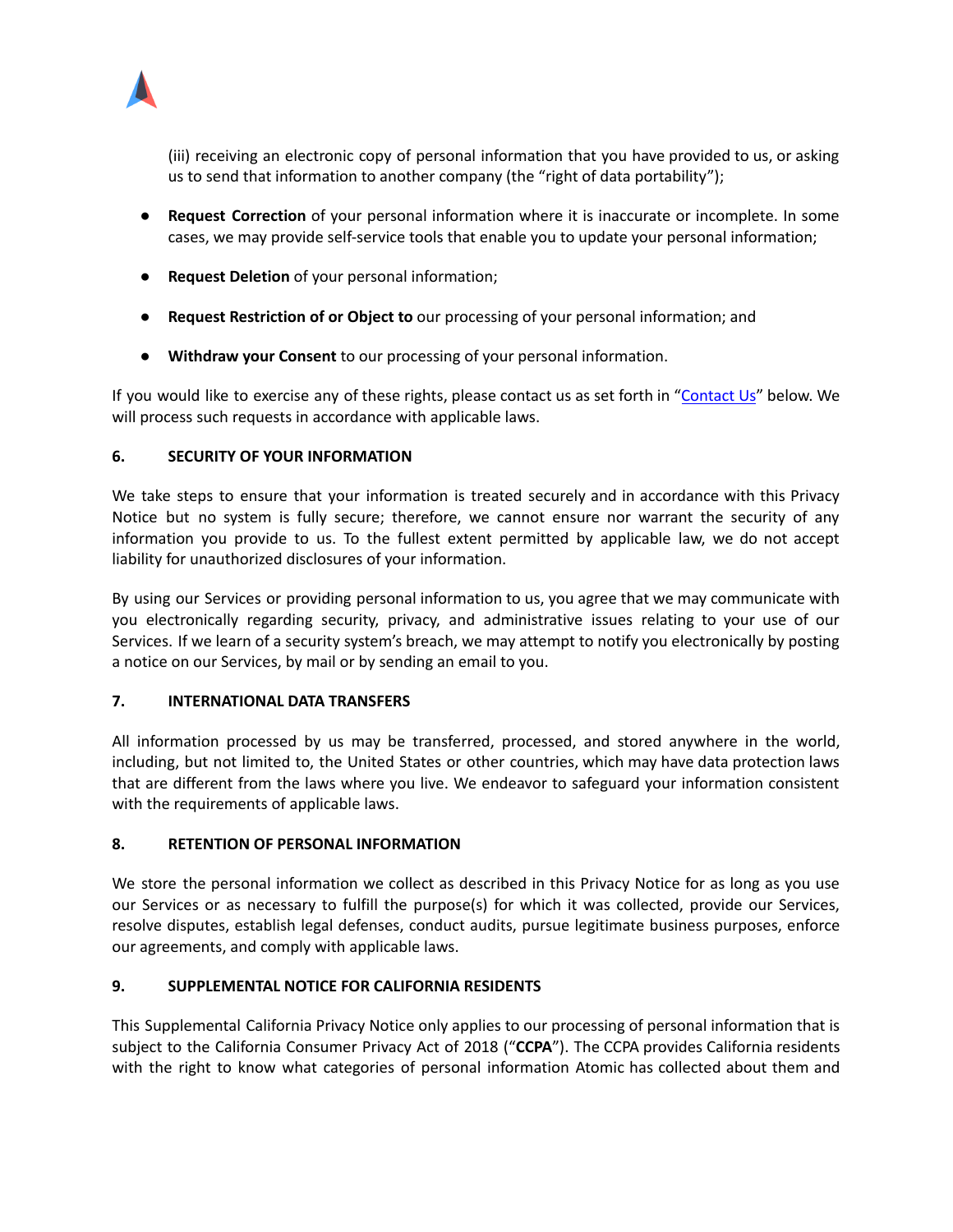

whether Atomic disclosed that personal information for a business purpose (e.g., to a service provider) in the preceding 12 months. California residents can find this information below:

| <b>Category of Personal Information Collected by Atomic</b>                              | Categories of Third<br><b>Parties</b><br><b>Personal</b><br>Information is Disclosed to for a Business<br><b>Purpose</b>                                |
|------------------------------------------------------------------------------------------|---------------------------------------------------------------------------------------------------------------------------------------------------------|
| <b>Identifiers</b>                                                                       | Service providers<br>$\bullet$<br>Third-Party Services<br>share<br>you<br>$\bullet$<br>or.<br>interact with<br><b>Advertising partners</b><br>$\bullet$ |
| Personal information categories listed in Cal. Civ. Code §<br>1798.80(e)                 | Service providers<br>$\bullet$<br>Third-Party Services<br>share<br>vou<br>$\bullet$<br>or<br>interact with                                              |
| Protected classification characteristics under California<br>or federal law              | Service providers<br>$\bullet$<br>Third-Party Services<br>share<br>you<br>$\bullet$<br>or<br>interact with                                              |
| <b>Commercial information</b>                                                            | Service providers<br>$\bullet$<br>Third-Party Services<br>share<br>vou<br>$\bullet$<br>or<br>interact with                                              |
| Internet or other electronic network activity                                            | Service providers<br>$\bullet$<br>Third-Party Services<br>share<br>you<br>$\bullet$<br>or<br>interact with<br>Advertising partners<br>$\bullet$         |
| Sensory data                                                                             | Service providers<br>$\bullet$<br>Third-Party Services<br>share<br>you<br>$\bullet$<br>or<br>interact with                                              |
| Professional or employment-related information                                           | Service providers<br>$\bullet$<br>Third-Party Services<br>share<br>$\bullet$<br>you<br>or<br>interact with                                              |
| Inferences drawn from other personal information to<br>create a profile about a consumer | Service providers<br>$\bullet$<br>Third-Party Services<br>share<br>you<br>$\bullet$<br>or<br>interact with<br><b>Advertising partners</b><br>$\bullet$  |

The categories of sources from which we collect personal information and our business and commercial purposes for using personal information are set forth above.

**Additional Privacy Rights for California Residents**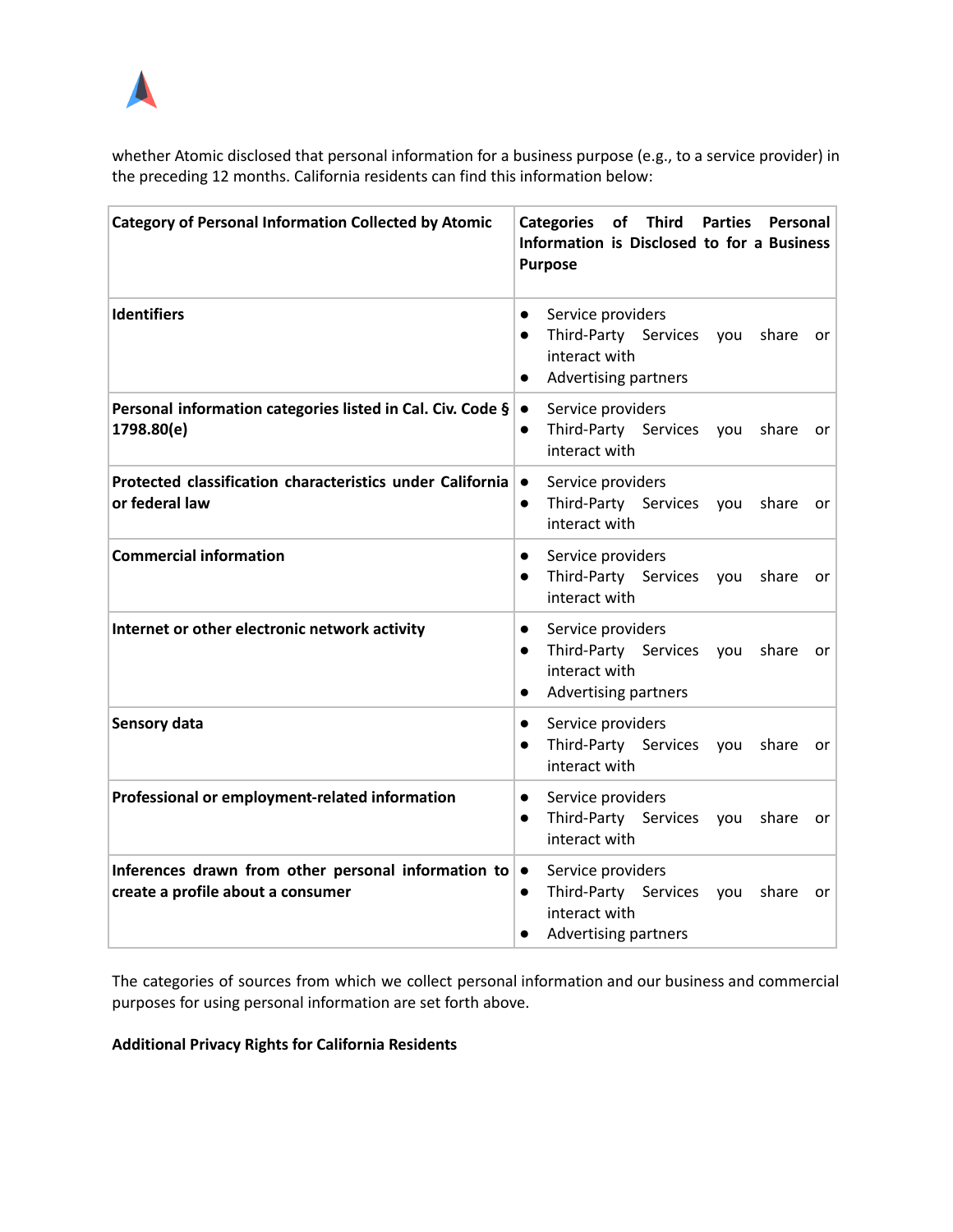

**"Sales" of Personal Information under the CCPA.** For purposes of the CCPA, Atomic does not "sell" personal information, nor do we have actual knowledge of any "sale" of personal information of minors under 16 years of age.

**Non-Discrimination.** California residents have the right not to receive discriminatory treatment by us for the exercise of their rights conferred by the CCPA.

**Authorized Agent.** Only you, or someone legally authorized to act on your behalf, may make a verifiable consumer request related to your personal information. To designate an authorized agent, please contact us as set forth below.

**Verification**. When you make a request, we will ask you to provide sufficient information that allows us to reasonably verify you are the person about whom we collected personal information or an authorized representative, which may include confirming the email address associated with any personal information we have about you.

If you are a California resident and would like to exercise any of your rights under the CCPA, please [Contact](#page-10-0) Us as set forth below. We will process such requests in accordance with applicable laws.

### <span id="page-9-0"></span>**10. SUPPLEMENTAL NOTICE FOR NEVADA RESIDENTS**

If you are a resident of Nevada, you have the right to opt-out of the sale of certain personal information to third parties who intend to license or sell that personal information. Please note that we do not currently sell your personal information as sales are defined in Nevada Revised Statutes Chapter 603A. If you have any questions, please contact us as set forth below.

#### <span id="page-9-1"></span>**11. CHILDREN'S INFORMATION**

The Services are not directed to children under 13 (or other age as required by local law), and we do not knowingly collect personal information from children.

If you are a parent or guardian and believe your child has uploaded personal information to our site without your consent, you may contact us as described in ["Contact](#page-10-0) Us" below. If we become aware that a child has provided us with personal information in violation of applicable law, we will delete any personal information we have collected, unless we have a legal obligation to keep it, and terminate the child's account.

### <span id="page-9-2"></span>**12. OTHER PROVISIONS**

**Third-Party Websites/Applications.** The Services may contain links to other websites/applications and other websites/applications may reference or link to our Services. These may include our business, bank, or platform partners. These third-party services are not controlled by us. We encourage our users to read the privacy policies of each website and application with which they interact. We do not endorse, screen or approve, and are not responsible for, the privacy practices or content of such other websites or applications. Providing personal information to third-party websites or applications is at your own risk.